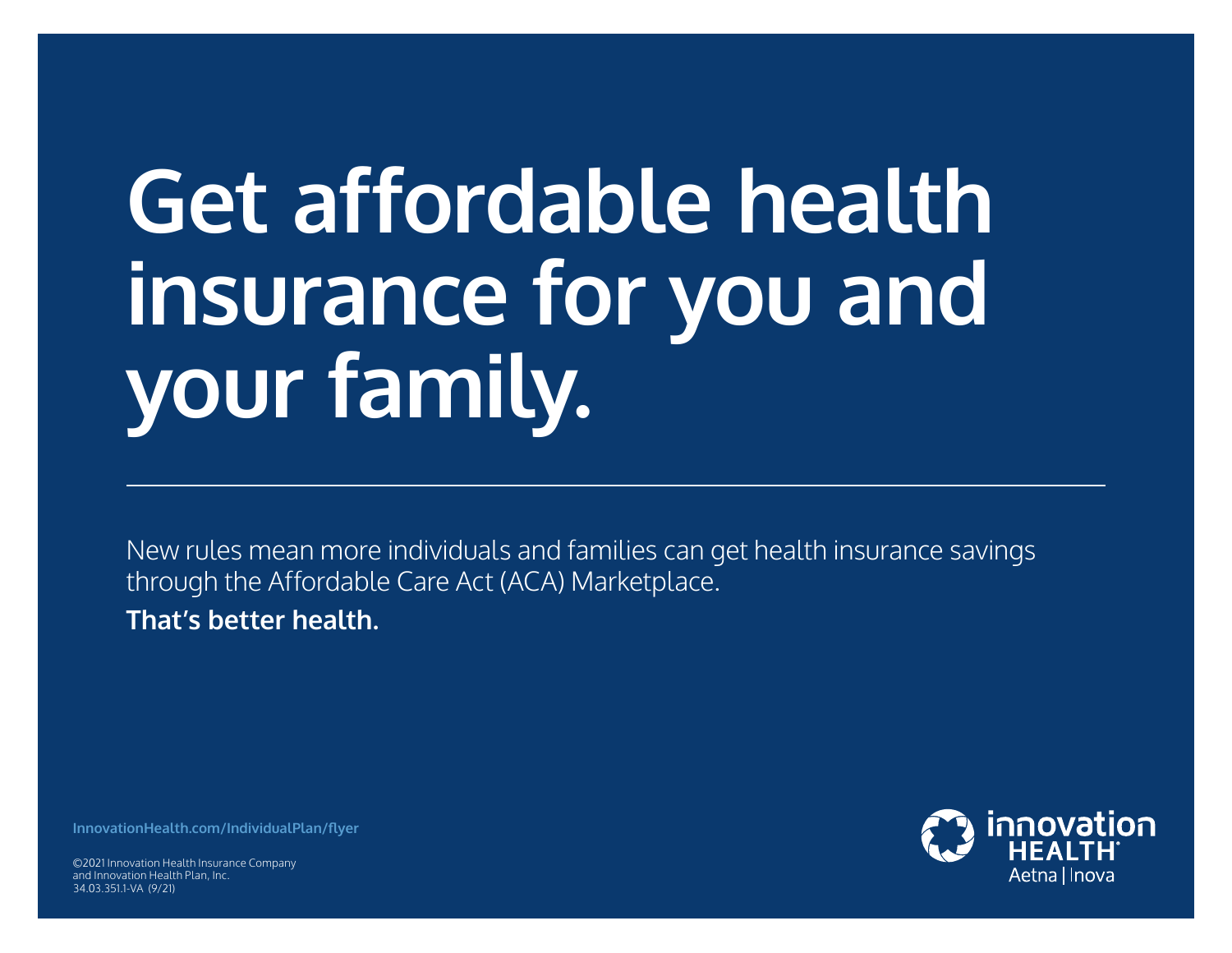## **Did you know?**

Whether you're uninsured, unemployed or just paying too much for your health care insurance, you could qualify for financial assistance to help you get great coverage and lower health care costs.



**[most-expensive-health-conditions-hospital-costs-2018-2](http://www.BusinessInsider.com/most-expensive-health-conditions-hospital-costs-2018-2)**. Accessed March 1, 2018.

**Health plans are offered and/or insured by Innovation Health Plan, Inc. ("Innovation Health"). Innovation Health is the brand name used for products and services provided by Innovation Health Plan, Inc.** Innovation Health Plan, Inc. is an affiliate of Inova and of Aetna Life Insurance Company and its affiliates (Aetna). Aetna provides certain management services to Innovation Health. Aetna® is part of the CVS Health® family of companies.